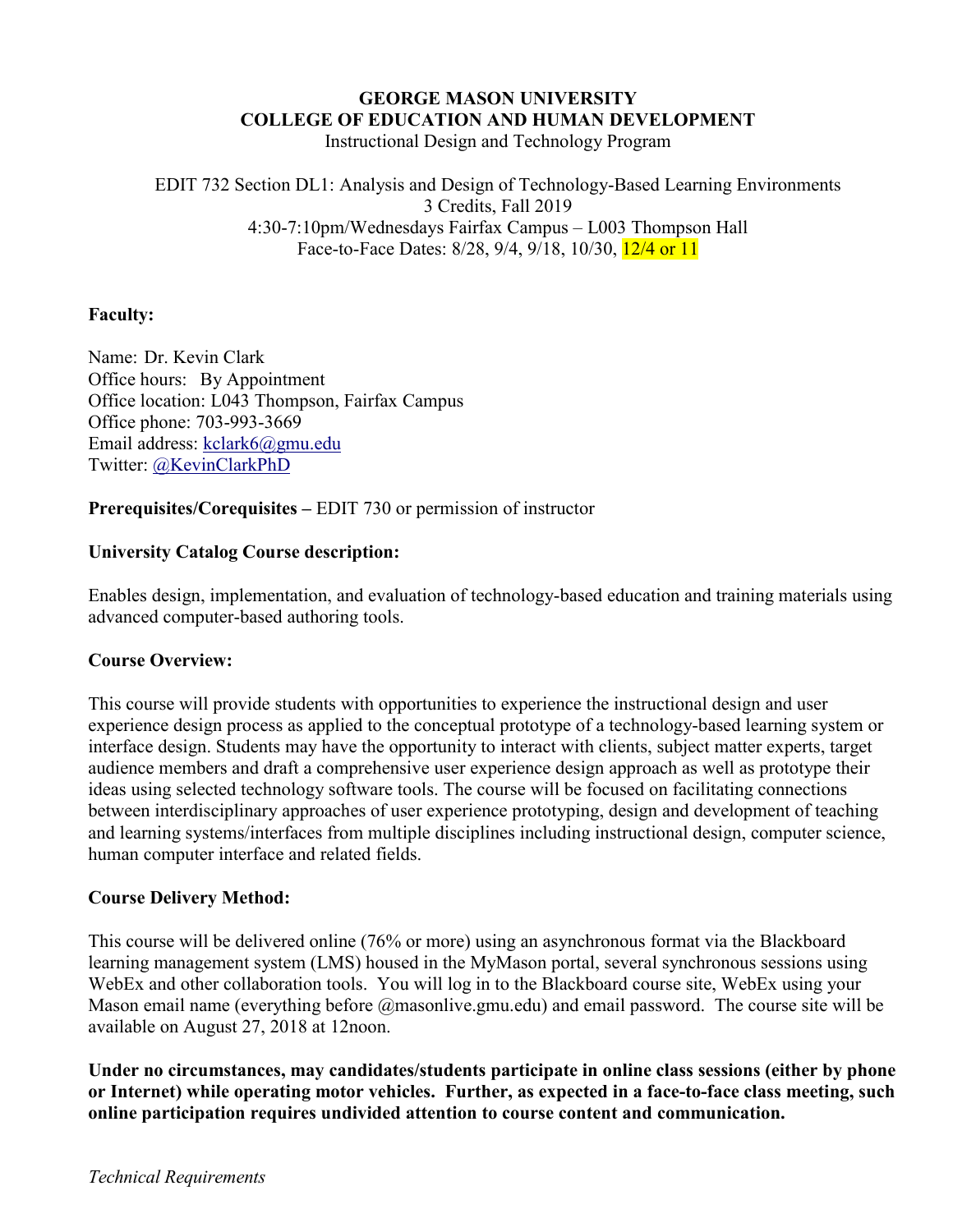To participate in this course, students will need to satisfy the following technical requirements:

1. High-speed Internet access with a standard up-to-date browsers. To get a list of Blackboard's supported browsers see:

[https://help.blackboard.com/Learn/Student/Getting\\_Started/Browser\\_Support#supported-browsers](https://help.blackboard.com/Learn/Student/Getting_Started/Browser_Support#supported-browsers)

To get a list of supported operation systems on different devices see:

[https://help.blackboard.com/Learn/Student/Getting\\_Started/Browser\\_Support#tested-devices-and](https://help.blackboard.com/Learn/Student/Getting_Started/Browser_Support#tested-devices-and-operating-systems)[operating-systems](https://help.blackboard.com/Learn/Student/Getting_Started/Browser_Support#tested-devices-and-operating-systems)

- 1. Students must maintain consistent and reliable access to their GMU email and Blackboard, as these are the official methods of communication for this course.
- 2. Students will need a video camera/capability for use with Blackboard, WebEx and Collaboration tools and may wish to utilize an external microphone (rather than the internal computer microphone) if needed for creating the required video presentation
- 3. Students may be asked to create logins and passwords on supplemental websites and/or to download trial software to their computer or tablet as part of course requirements.

The following software plug-ins for PCs and Macs, respectively, are available for free download: [Add or delete options, as desire.]

- 1. Adobe Acrobat Reader: <https://get.adobe.com/reader/>
- 2. Windows Media Player:

<https://support.microsoft.com/en-us/help/14209/get-windows-media-player>

3. Apple Quick Time Player: [www.apple.com/quicktime/download/](http://www.apple.com/quicktime/download/)

# *Expectations*

- 1. Course Week**:** This course is a hybrid course which means it encompasses face-to-face as well as online sessions which may be asynchronous (not in real time) or synchronous (in real time) sessions designated by the instructor.
	- 1. Asynchronous: Because hybrid/asynchronous courses do not have a "fixed" meeting day, our week will **start** on Wednesday, and **finish** on Tuesday.
- 2. Log-in Frequency: Students must actively check the course Blackboard site, designated collaboration site and their GMU email for communications from the instructor, teammates, class discussions, and/or access to course materials at least 3-4 times per week. In addition, students must log-in for all scheduled online synchronous meetings. Synchronous meetings may be scheduled as a replacement for some face to face or asynchronous classes in certain circumstances. Advanced notice will be provided by the instructor.
- 1. Participation: Students are expected to actively engage in all course activities throughout the semester, which includes viewing all course materials, completing course activities and assignments, and participating in course discussions and group interactions.
- 2. Technical Competence: Students are expected to demonstrate competence in the use of all course technology. Students who are struggling with technical components of the course are expected to seek assistance from the instructor and/or College or University technical services.
- 3. Technical Issues: Students should expect that they could experience some technical difficulties at some point in the semester and should, therefore, budget their time accordingly. Late work will not be accepted based on individual technical issues.
- 4. Workload: Please be aware that this course is **not** self-paced. Students are expected to meet *specific deadlines* and *due dates* listed in the **Class Schedule** section of this syllabus. It is the student's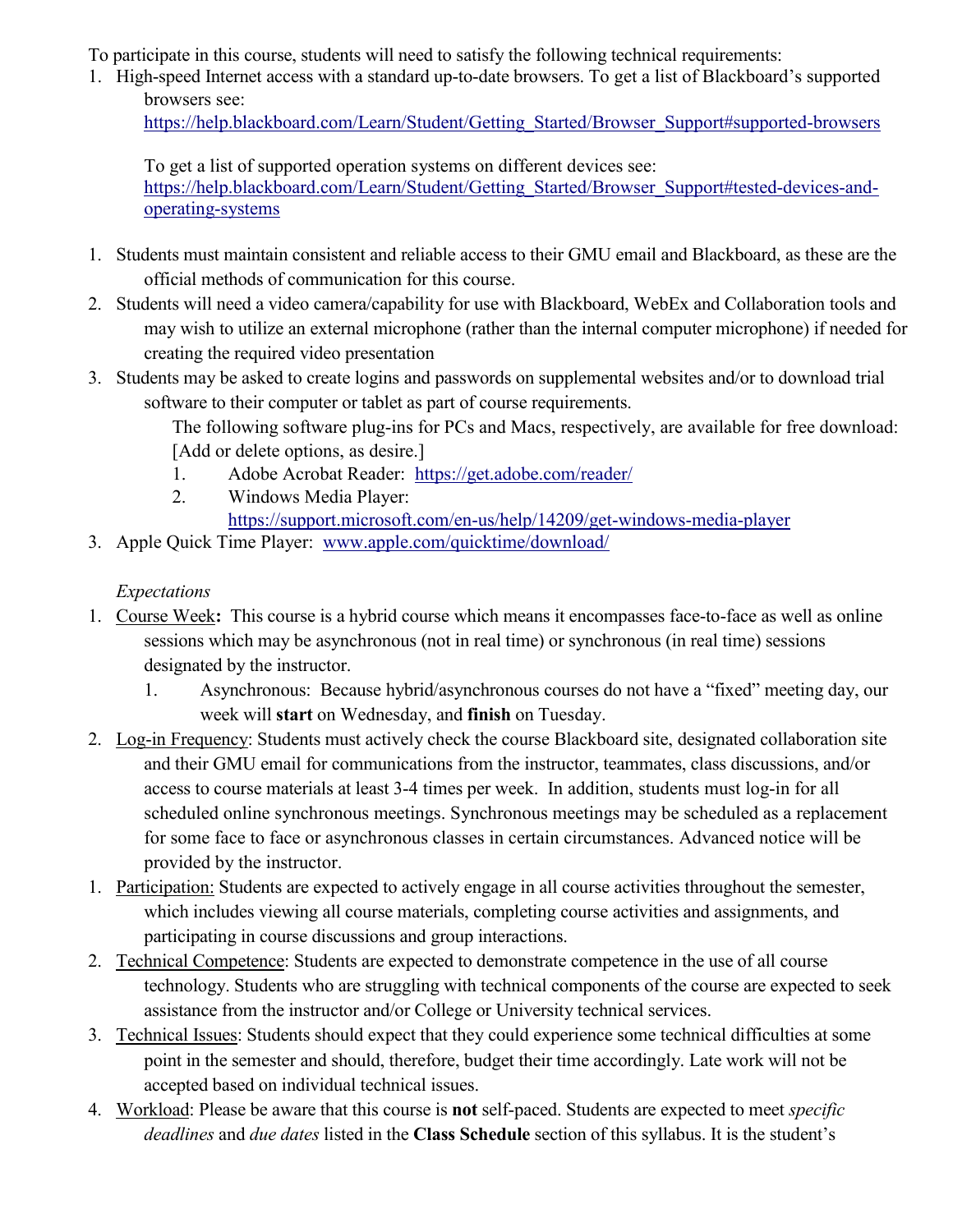responsibility to keep track of and complete the weekly course schedule of topics, readings, activities and assignments due.

- 5. Instructor Support: Students may schedule a one-on-one meeting to discuss course requirements, content or other course-related issues. Those unable to come to a Mason campus can meet with the instructor via telephone or web conference. Students should email the instructor to schedule a one-on-one session, including their preferred meeting method and suggested dates/times.
- 6. Netiquette: The course environment is a collaborative space. Experience shows that even an innocent remark typed in the online environment can be misconstrued. Students must always re-read their responses carefully before posting them, so as others do not consider them as personal offenses. *Be positive in your approach with others and diplomatic in selecting your words.* Remember that you are not competing with classmates, but sharing information and learning from others. All faculty are similarly expected to be respectful in all communications.
- 7. Accommodations: Online learners who require effective accommodations to insure accessibility must be registered with George Mason University Disability Services.

### **Learner Outcomes or Objectives**

This course is designed to enable students to do the following:

- o experience the process of instructional design and development intersected with user experience design process as applied to a real-world project;
- o apply instructional design, learning theories, user experience design and interdisciplinary design principles to technology prototype development;
- o apply product development and user experience design life cycle methodologies to instructional design and development
- o collect and analyze user data related to iterative instructional design and development and user experience design processes.
- o contribute positively to the team's mission and goals and support of individual members and team members' professional growth and development
- o document individual's contributions to team's mission and goals
- o contribute to project management and accomplishment of goals
- o present a design prototype

### **Professional Standards (International Board of Standards for Training, Performance and Instruction (**[IBSTPI\)](http://www.ibstpi.org/) **:**

Upon completion of this course, students will have met the following professional standards 1 Prof Foundations: Communicate effectively in visual, oral and written form.

4 Professional Foundation: Apply data collection and analysis skills in instructional design projects

6 Planning & Analysis: Conduct a needs assessment in order to recommend appropriate design solutions and strategies

7 Planning & Analysis: Identify and describe target population and environmental characteristics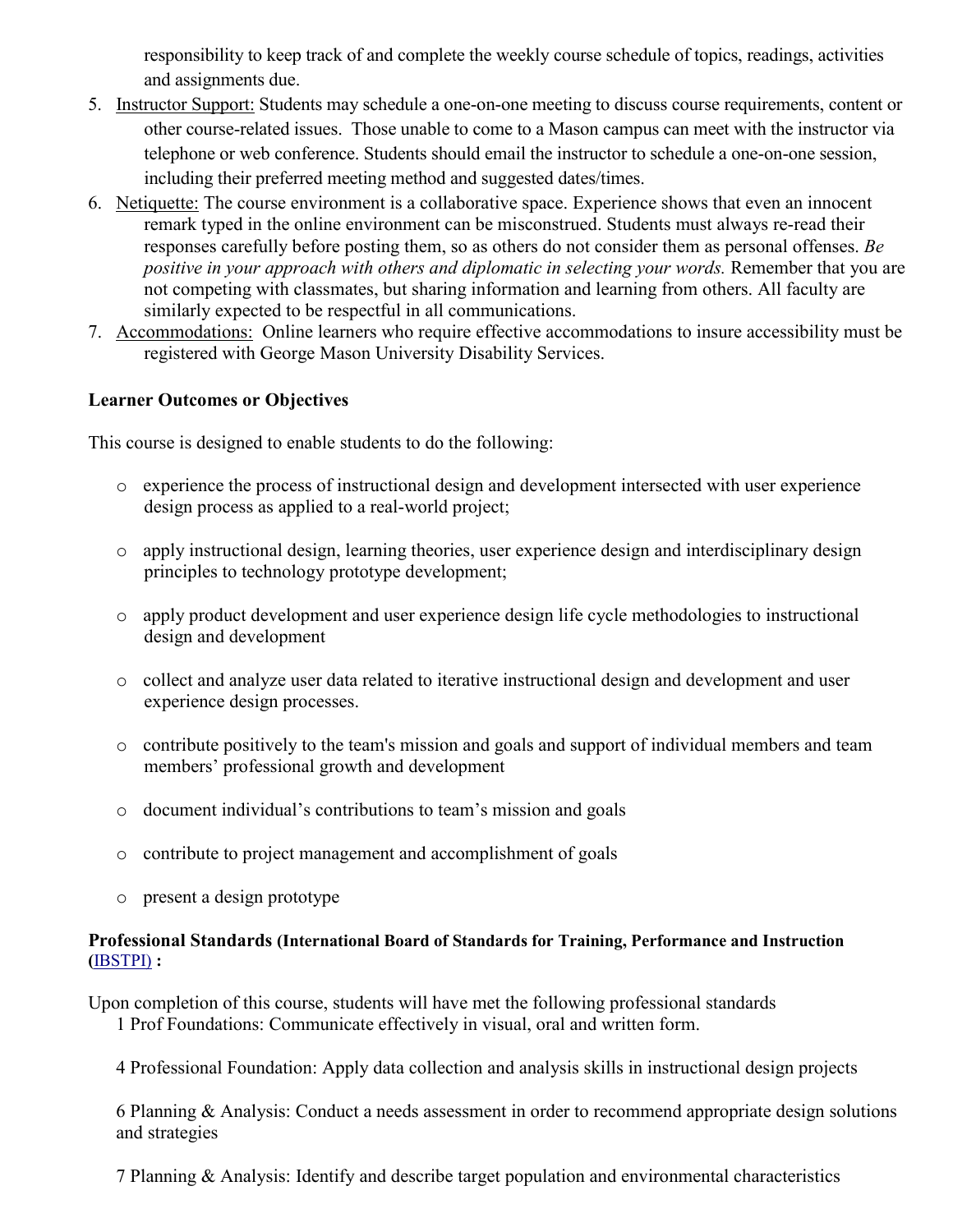8 Planning & Analysis: Select & use analysis techniques for determining instructional content

9 Planning & Analysis: Analyze the characteristics of existing and emerging technologies and their potential use

12 Design instructional intervention

# **Required Texts:**

1. Stickdorn, M; Lawrence, A; Hormess, M.; and Schneider, J. (2018). This is service design doing: Applying service design thinking in the real world. Sebastopol, CA: O'Reilly Media.

**Classroom:** This class meets in a classroom that is not equipped with individual workstations and all students are required to "bring your own device" (BYOD) to class. This is typically a personal laptop or tablet. Due to the nature of some online tools that may be introduced, a laptop (Mac or Windows) or a tablet running Windows 8.1 or later would be optimal.

# **Course Performance Evaluation**

Students are expected to submit all assignments on time in the manner outlined by the instructor (e.g., Blackboard, Tk20, hard copy).

# **Assignments:**

Participation/Teamwork Contributions to Group Process (30%)

User Interaction Design and Development (60%)

## **Other Requirements:**

REQUIRED MID-SEMESTER and END of SEMESTER REFLECTION - Intersecting instructional design process with user experience design reflection

| Individual Participation/Teamwork Contributions to Group Process              |       | 30%   |
|-------------------------------------------------------------------------------|-------|-------|
| User Interaction Design and Development (Compiled PDF $+$ Part 6 TME)         |       | 60%   |
| Part 1: Topic and client selection and product concept statement              | $5\%$ |       |
| Part 2: Contextual inquiry and analysis                                       | 10%   |       |
| Part 3: Requirements and modeling                                             | 10%   |       |
| Part 4: Design                                                                | 10%   |       |
| Part 5: Prototype and pilot test                                              | 15%   |       |
| Part 6: Revised Prototype, Project presentation and TME                       | 10%   |       |
|                                                                               |       |       |
| Mid-Semester – Reflect on informal and formal learning experience             |       | $5\%$ |
| End-of-Semester – Exit survey and reflection on informal and formal learning  |       | $5\%$ |
| experience                                                                    |       |       |
| Total percentage (referred to as points in individual items in rubrics below) |       | 100%  |
|                                                                               |       |       |

# **Grading Policies**

Your final grade will be based on the following scale:  $A+= 97-100$  percent  $A = 94-96$  percent  $A - 90-93$  percent